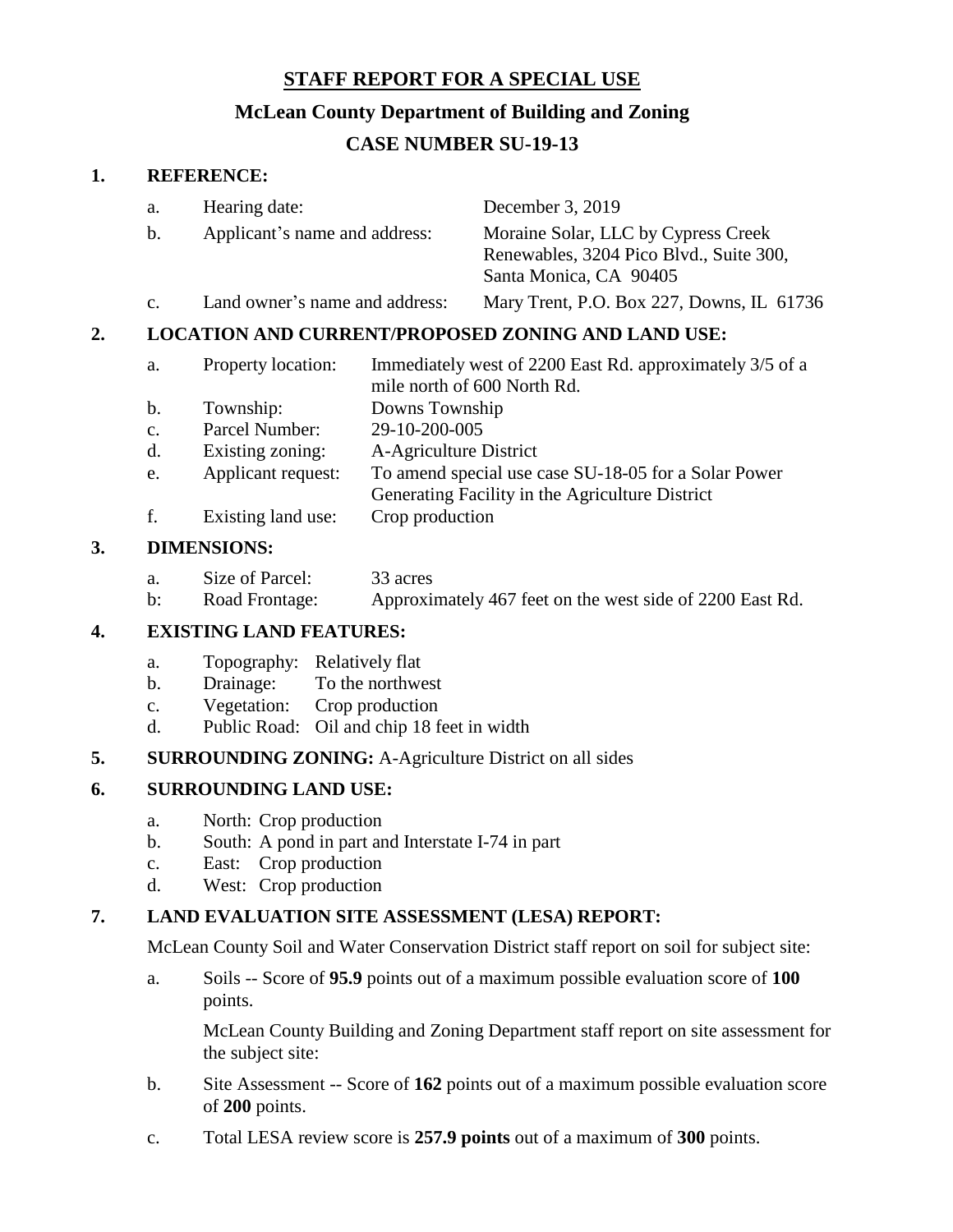#### **EVALUATION RESULT:**

The LESA Report indicates that a total score of **230 points and above** means that the property is of **high** value for agricultural land protection.

- **8. STAFF ANALYSIS:** The analysis of the seven standards listed in Article VIII Section 350-56 of the McLean County Code (Standards for Special Use Permits) as they apply to this zoning request is as follows:
	- **1. The proposed special use will not be detrimental to or endanger the health, safety, morals, comfort, or welfare of the public**. This standard is met. The applicant applied for and received approval for a special use for a solar farm in case SU-18-05 by the McLean County Board on February 20, 2018. Since that special use will expire on February 20, 2020, the applicant wants to amend that special use to allow construction to begin after February 20, 2020 if necessary.

The applicant proposes to establish a 2-megawatt solar power generating facility on this property, which will meet all of the County setback requirements and use standards for a solar power generating facility.

The application indicates that this facility will contain rows of Photovoltaic (PV) cell panels mounted on posts set in the ground. These rows of panels are referred to as "solar arrays". Cypress Creek Renewables will mount the solar arrays in one of two ways: on a fixed tilt or on a tracking system, which allows them to follow the sun throughout the day. After site specifics and design components are more fully developed for this solar farm, Cypress Creek will determine which system is more appropriate for this site. The solar arrays will be designed with an anti-reflective coating, and will be no more than twelve feet in height.

The applicant submitted a communication from the Illinois Department of Natural Resources which states that the Illinois Natural Heritage Database contains no record of State-listed threatened or endangered species, Illinois Natural Area Inventory sites, dedicated Illinois Nature Preserves, or registered Land and Water Reserves in the vicinity of the project, and that the consultation is terminated.

The applicant has submitted a communication from the Illinois Historic Preservation Agency (IHPA) indicating that no significant historic, architectural or archaeological resources are located within the proposed project area.

**2. The proposed special use will not be injurious to the use and enjoyment of other property in the immediate vicinity for purposes already permitted or substantially diminish property values in the immediate area.** This standard is met. Nearby property that is currently in crop production will continue to be desirable for such use. A pond and recreation area is located immediately south of the subject property along Interstate I-74 that was originally built as a borrow pit for the construction of Interstate I-74 in the 1970s. The proposed fence along the south side of the subject property will be located at least 10 feet from the north edge of the roadway or 30 feet from the south property line of the subject property, whichever is greater. This recreation area will not likely be negatively impacted by the proposed solar farm.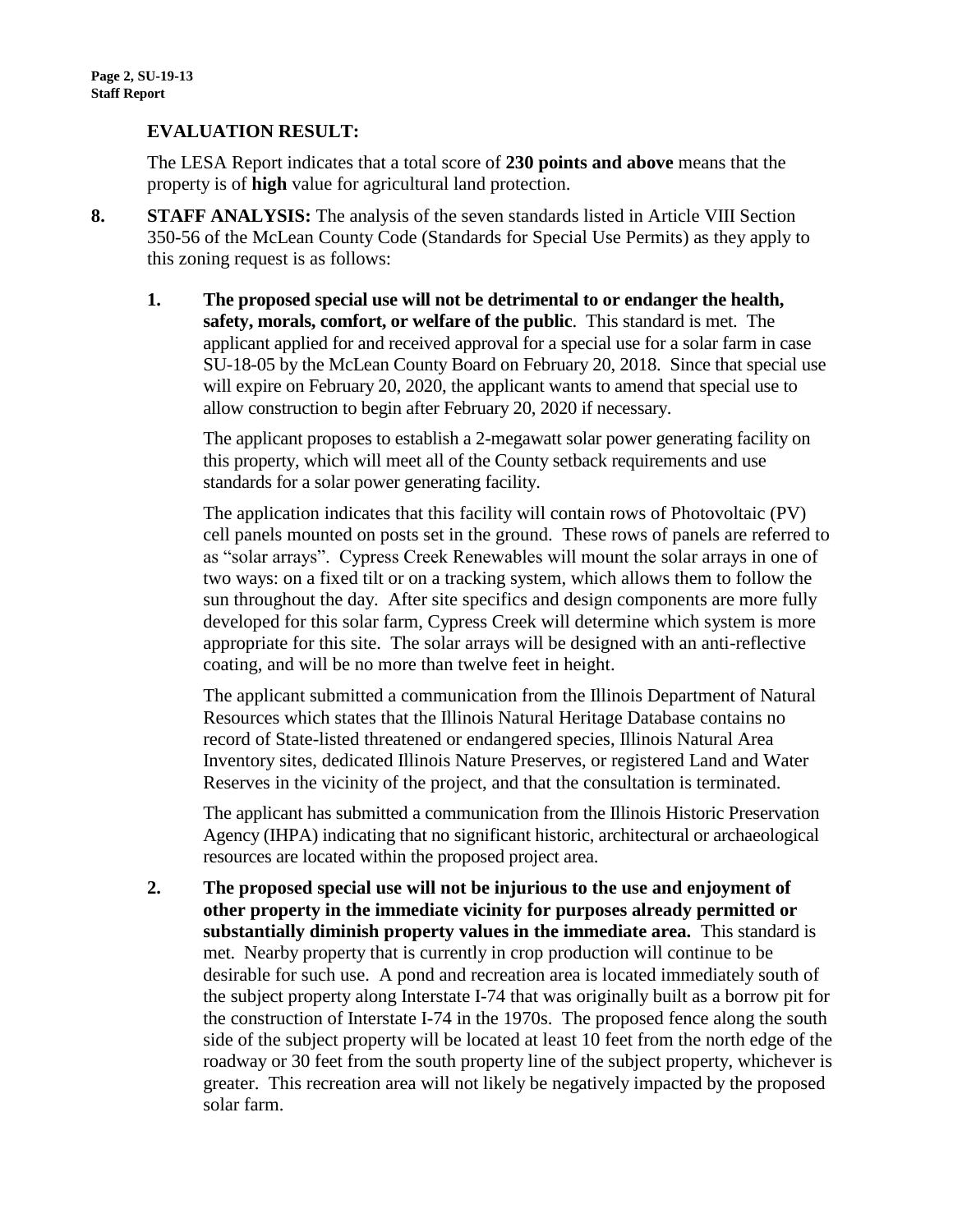- **3. The proposed special use will not impede the orderly development of the surrounding property for uses permitted in the district.** This standard is met. Nearby property that is currently in crop production will continue to be desirable for such use. A pond and recreation area is located immediately south of the subject property along Interstate I-74 that was originally built as a borrow pit for the construction of Interstate I-74 in the 1970s. This recreation area will not likely be negatively impacted by the proposed solar farm.
- **4. Adequate utilities, access roads, drainage and/or other necessary facilities have been or will be provided.** This standard is met. The property has approximately 467 feet of frontage on the west side of 2200 East Road. The Downs Fire Protection District will provide fire protection for the subject property. Predevelopment drainage patterns will be retained as much as possible. The applicant will provide certified plans for storm water detention/retention before a permit is issued for the proposed solar power generating facility. The applicant has submitted a field tile study of the subject property. The applicant will need to have all field tile damaged in the construction process repaired by a competent contractor, with experience in such repair, during the life of the solar farm.
- **5. Adequate measures have been or will be taken to provide ingress and egress so designed as to minimize traffic congestion in the public streets.** This standard is met. It appears that safe site distance can be provided at the proposed entrance. The applicant has been in conversation with the Downs Township Road Commissioner and will need to obtain an entrance permit from him before a construction permit will be issued.
- **6. The establishment, maintenance and operation of the special use will be in conformance with the intent of the district in which the special use is proposed to be located.** This standard is met. The preamble states "Provide for the location and govern the establishment and operation of land uses which are compatible with agriculture and are such a nature that their location away from residential, commercial and industrial areas is most desirable".
- **7. The proposed special use, in all other respects, conforms to the applicable regulations of the district in which it is located.** This standard is met. According to the Zoning Ordinance, "The Land Evaluation and Site Assessment (LESA) System has been designed to provide a rational process for assisting local officials in making farmland conversion decisions through the local zoning process." Although this property has a high LESA score, the use of the property for a solar farm will preserve the prime soils. The applicant will need to maintain native shade tolerant grass or other vegetation on the site for the purpose of soil stabilization as long as the solar farm is operational. After the subject property is returned to its original condition, as required by the Zoning Ordinance, the land can be returned to crop production. It has been reported that up to 35% of corn grown in McLean County is used to make ethanol. Harvesting the sun to produce electricity in the Agriculture District with solar farms is similar, and another way to produce significant value from farm land in addition to producing crops.